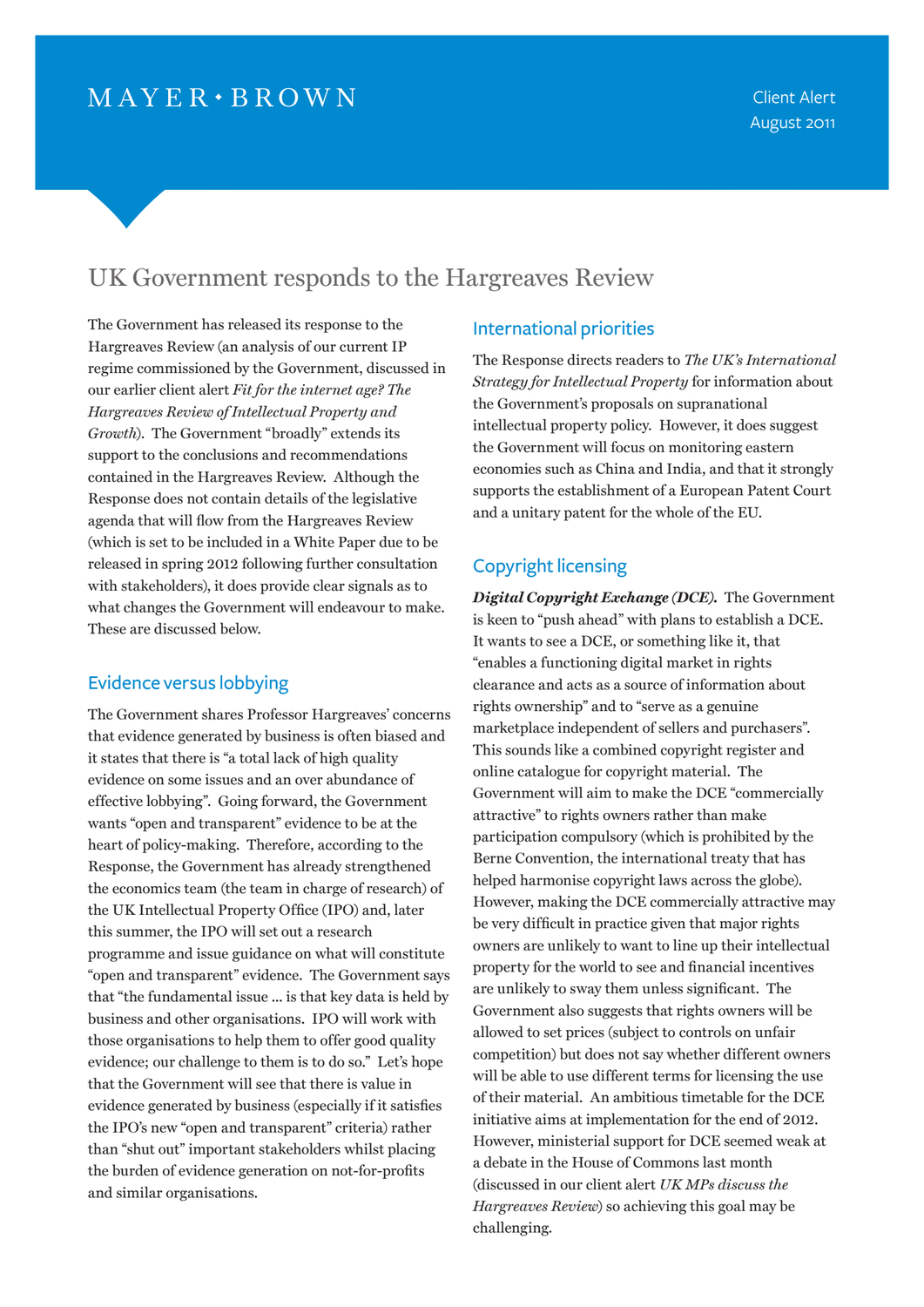*Cross-border licensing framework.*The Government supports the European Commission's proposal for a cross-border licensing framework and will report on progress early next year.

*Copyright collection agencies.*The Government is sympathetic to concerns about copyright collection agencies. It recognises their value but wants to make them "more robust" as part of the UK's journey to becoming "a leader in European licensing". It wants to achieve this by requiring them to implement codes of conduct that adhere to minimum standards set by the Government and by introducing a "backstop power" that allows a statutory code to be put in place for collecting societies that fail to implement or adhere to a voluntary one.

#### Orphan works

The Government describes the UK's current treatment of orphan works as "a very real economic issue" and says that "potentially valuable intangible assets are simply going to waste". (At the moment, works protected by copyright cannot be used without the rights owners' consent, however hard it is to track the owner down). So the Government plans to bring forward proposals for an orphan works scheme to this autumn and to extend collective licensing to other sectors that choose to adopt it.

## Copyright law exceptions

The Government agrees with Professor Hargreaves that "copyright currently over-regulates to the detriment of the UK". So it plans to substantially open up the UK's copyright exceptions regime, including a wide noncommercial research exemption covering text and data mining, limited private copying exemption, parody and library archiving. Some of these exceptions are more controversial than others. A private use exception (i.e., allowing people to copy material or change its format for private, non-commercial use) is widely viewed as acceptable, probably given that US copyright law already has a similar exception, whereas a parody exception is a concern for rights owners such as record labels.

All of the proposed exceptions should successfully remove obstacles to growth that exist in our copyright regime. For the instance the text and data mining exemption will facilitate new discoveries by scientific researchers by giving them more freedom to analyse published journals and the private use exception could open the door to online services such as the Google and Amazon cloud-lockers (which allow users to offload their digital music collections to the internet for access from any device). However, given that extending exceptions in copyright law was a feature of the Gowers Report (a similar report to the Hargreaves Review commissioned by the last Government in 2005), and that yet more consultation is planned, one wonders how quickly these proposals will reach the statute book.

## Patents and innovation

The Government echoes the Hargreaves Review in relation to patents. It says that patents in some technologies are anti-competitive and hence antiinnovation and so is unlikely to extend patents to sectors from which they are currently excluded (including software) unless there is clear evidence of a benefit to innovation and growth. A number of stakeholders have voiced concerns that this makes the UK "unattractive", given that other jurisdictions extend patent protection to a broader range of technologies (including software). The Response states that the IPO will continue to set challenging targets for the reduction of its patent backlogs and that, by November 2011, it will publish findings following an analysis of the current scale and prevalence of patent thickets (the protective practice of filing for a number of overlapping patents) including whether they present a particular problem to SMEs seeking to enter technology sectors.

# Design and design rights

The Government has accepted Hargreaves' challenge to look more closely at the UK's design right regime to check that it is adequate for the needs of businesses. The IPO will publish research on relative levels of design registration in the UK and impact on UK competitors this summer and then it will go on to consider whether further research is needed. By the end of this year, the IPO will publish its assessment of the case for simplification of the design right system and whether there is need for a UK registered design right alongside the corresponding EU right.